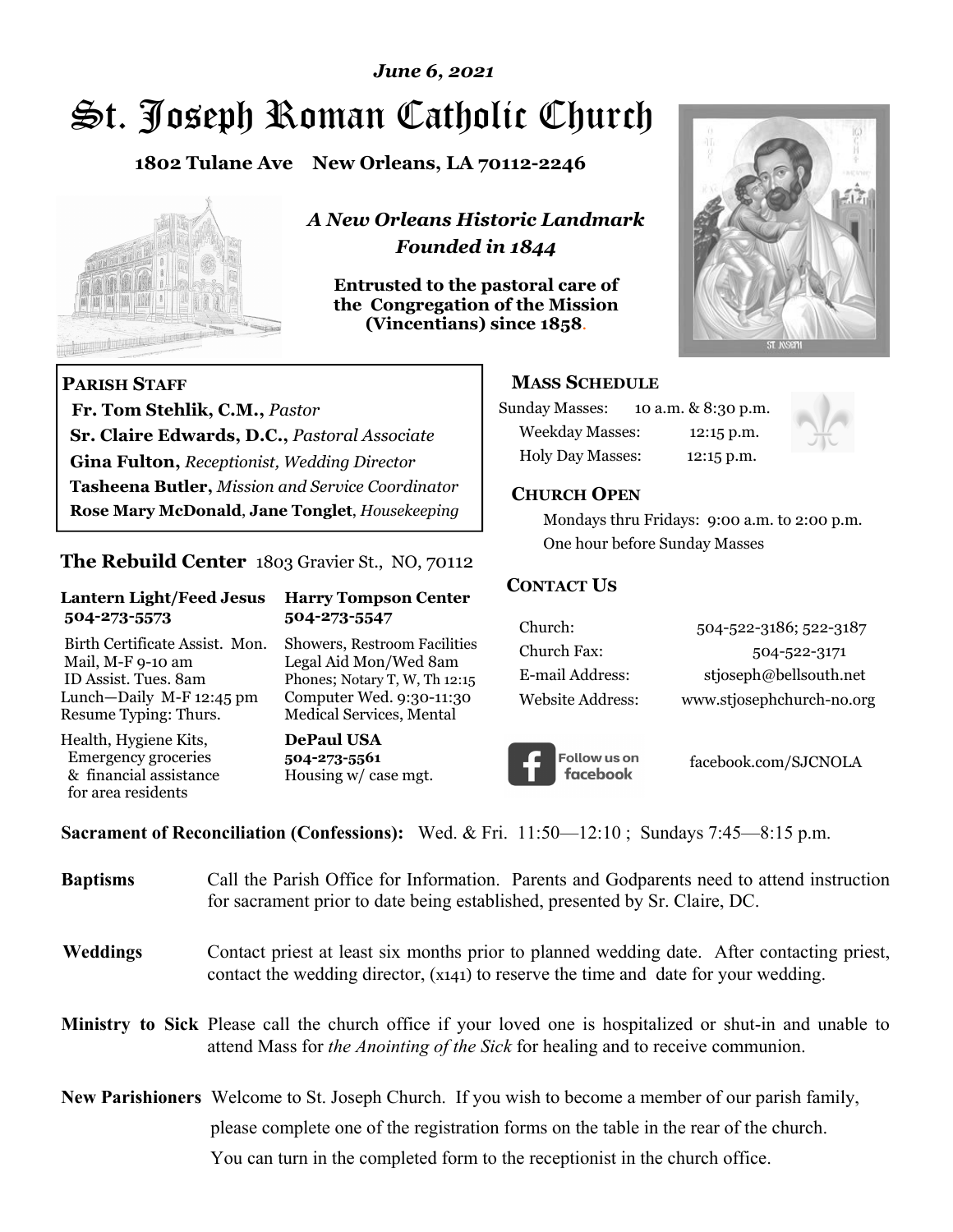### **Corpus Christi—The Body and Blood of Christ Christ Grammachy Summe 6, 2021**



 **10:00 am Mindy Orkus; Shirley & Julius Saul; Hazel McMiller+; Rosalie Brady+** 

 **8:30 pm** *St. Joseph Parishioners and Benefactors*

| Monday, June $7,2021-$<br>12:15 pm Shirley Tonglet +<br>Tuesday, June $8, 2021$ —<br>12:15 pm Fr. Tom Stehlik, CM; Pippy Sanders<br>Wednesday, June 9, 2021—St. Ephrem,<br>12:15 pm William Ryan & Family<br>Thursday, June $10, 2021$ —<br>12:15 pm Diedra Steibing | Sunday, June 6, One in Faith $\#1033$<br><b>READINGS FOR THE WEEK</b><br>Monday: 2 Cor 1:1-7; Ps 34:2-9; Mt 5:1-12<br>Tues: 2 Cor 1:18-22; Ps 119:129-135; Mt 5:13-16<br>Wed.: 2 Cor 3:4-11; Ps 99:5-9; Mt 5:17-19<br>Thursday: 2 Cor 3:15-4:1, 3-6; Ps 85; Mt 5:20-26<br>Fri: Hos 11:1-9; Is 12:2-6; Eph 3:8-19; Jn 19:31-37 |
|----------------------------------------------------------------------------------------------------------------------------------------------------------------------------------------------------------------------------------------------------------------------|-------------------------------------------------------------------------------------------------------------------------------------------------------------------------------------------------------------------------------------------------------------------------------------------------------------------------------|
| Friday, June 11, 2021—The Sacred Heart of Jesus<br>12:15 pm Susan Spalutto; Madeline von Almen                                                                                                                                                                       | Sat.: 2 Cor 5:14-21; Ps 103:1-12; Lk 2:41-51<br>Sunday: Ez 17:22-24; Ps 92:2-3, 13-16;<br>2 Cor 5:6-10; Mk 4:26-34                                                                                                                                                                                                            |

### **YOUR PRAYERS ARE ASKED FOR THE FOLLOWING PARISHIONERS , WHO ARE IN NEED OF HEALING:**

 Dorothy Alexander, Jorge Arzuaga, Beatrice Augustin, Anthony Blaise, Clarke Bordelon, Lawrence & Mamie Brown, Angelle Campbell; John & Cindi Caron, Julianna Chevalier; Betsy Conners, Sue Dakote, Gretchen Delo, Joyce Delo, Mary Duet, John & Kathleen Gebbia, Sylvia Daily-Powell, Joseph Delay, Terry Eggleston, Linda Elwood, Francis Frught, Heather Faircloth, Frances Fiegler, Donald Frazier, June & Mark Eiserloh, Shirley Gaither, Roselyn Hansen, John Hakanson, Sarah Hollier-Watkins, Marvin Johnston, Jim Karam, Bill Kroetz, Nowell Lacking, Ken & Bette Kussman, Landy Lanza, James Leung, Andrew Marino, Sara Marino, Karen McCoy, Donna Moore, Maura O'Donovan, CHF, Tina Roderfeld, Bernie Saul; Julius Saul; Pippy Sanders, Louise Sonnier, Mel & Gaspar Schiro; Theard Simms, Fr. Tom Stehlik, CM, Virginia Stehlik, Diedra Steibing, Malcolm Taylor, Jane Tonglet, Fritz Tripkovich, Corliss Truhill; Georgiana Prevost, Martha A. Treen, Marion Vaughn, Ann Wallace; Juanita Ware, Cathleen Ward, Warren Webster, Mary Willis, Lynn Williams.

# **The** *Corpus Christi* **Procession**

 On this feast, many parishes and dioceses observe the traditional *Corpus Christi* procession, giving honor to the Eucharist by carrying our greatest treasure out of the safety of our churches and into our streets. At the end of every Mass we are not just let out, we are sent forth, strengthened by the Eucharist, to be the Body of Christ in the world.

The *Corpus Christi* procession is the dismissal writ large! We take Jesus with us, not only in our



hearts, but carried in our midst and exposed in a monstrance. It is a public profession of faith and a blessing of and for the world. Jesus walks with us on these streets that we walk day after day, among those who know him but yearn to know him better, and among those who do not know him. The Eucharist is a mystery to be believed, to be shared, to be celebrated—and to be lived.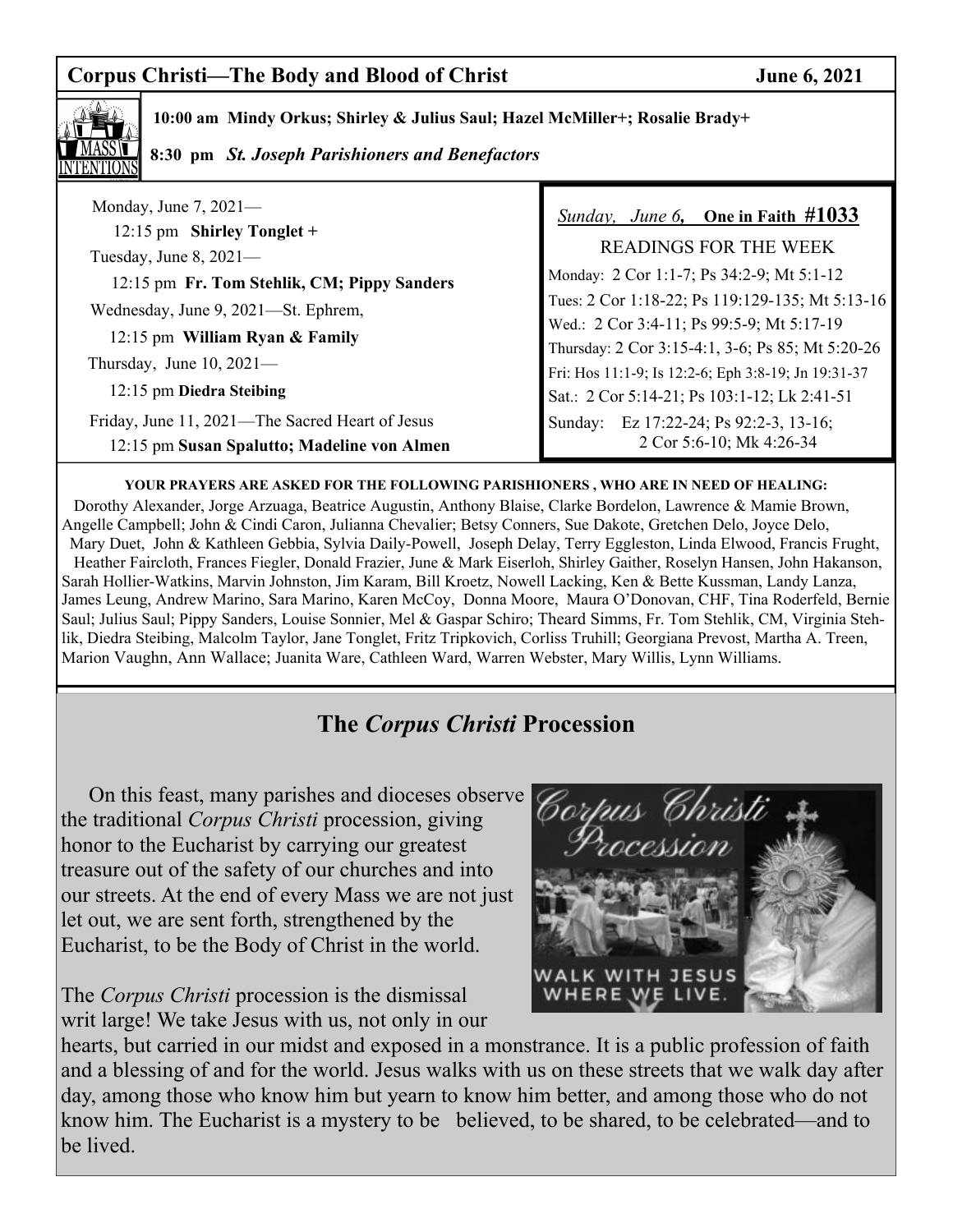**The cup of salvation I will take up, and I will call upon the name of the LORD**.*— Psalm 116:13*

Please pray for **Scott Jacubowski**, **CM** who will be ordained to the priesthood for the Congregation of the Mission (Vincentians) at St. Vincent Church in Los Angeles on Friday, June 25, 2021.

**TREASURE & STEWARDSHIP** 

 **May 30, Parish..……….……\$ 5,904.00** *Thank you for your generosity*

### **SACRIFICE**

 Today the Church focuses on the Eucharist. Today's readings remind us how connected to ancient blood sacrifices we are when offering our unbloody sacrifice. The reading from Exodus describes a solemn ritual designed so the Israelites would never forget their covenant with God.

 The reading from the Letter to the Hebrews turns us from those ancient animal sacrifices, the first efforts to worship the living God. Our sacrifice is the body and blood of the Son of God. Because of Christ we have a new covenant.

 The Gospel from Mark retells the establishment of that covenant, the familiar story of the Last Supper. Juxtaposed with the story of animal sacrifice as it is here, we are challenged to listen with new attention, to remember the great price paid for our salvation. Jesus gave his body and every drop of his blood for us.



### **TODAY'S READINGS**

**First Reading** — This is the blood of the covenant that the Lord has made with you (Exodus 24:3-8).

**Psalm** — I will take the cup of salvation, and call on the name of the Lord (Psalm 116).

**Second Reading** — Christ is the mediator of a new covenant (Hebrews 9:11-15).

Gospel — This is my body. This is my blood (Mark 14:12-16, 22-26).

**Congratulations and Prayers to the Ordinands!** Yesterday, Archbishop Aymond ordained Daniel Dashner, Ajani Gibson, Michael Lamy, Truong Pham and Andrew Sanchez to the Priesthood for New Oreans, and Thomas Bamoah for the Diocese of Yendi. May God bless them, their families and the communities they will be serving.

**COVID-19 Vaccinations** are available DePaul Community Health Centers for the general public on June 17, 2021 & June 18, 2021 from 8:00am – 12:00 noon at St. Gabriel the Archangel Catholic Church Parish Hall, 5010 Piety Dr. , New Orleans. To make an appointment for the Pfizer Vaccine (ages 12 and up), please call (504) 207-1080 \* Free breakfast & juice will be provided by the Ladies of L'Krewe.

**Christ in the City**, returns this spring! The hour of Eucharistic Adoration and Sacrament of Reconciliation for young adults in their late teens, 20s, and 30s, on June 1st at 7:15 PM at St. Rita, [2729 Lowerline St.] There will be no social hour to follow the June gathering. For more information, please contact James Behan, at yam@archno.org. Christ in the City is sponsored by the CYO/Youth & Young Adult Ministry Office of the Archdiocese of New Orleans.

# **Pope Francis'** *June* **Intention**

 **The Beauty of Marriage** 

For all who are preparing for marriage with the support of a Christian community: may they grow in love, with generosity, faithfulness and patience.

### **SANCTUARY CANDLE AND MASS INTENTIONS**

 The Sanctuary Candle is burning this week in thanksgiving for 25 years of priesthood of Fr. Tom Stehlik, CM**.** To reserve the Sanctuary Candle in memory of someone or for a special intention, call the church office (504-522-3186). The offering is \$15 for one week. The offering for Mass intentions is \$5.00.

#### **CHARTER FOR THE PROTECTION OF CHILDREN AND YOUNG PEOPLE**

In response to the Charter for the Protection of Children and Young People from the United States Conference of Catholic Bishops, the Archdiocese of New Orleans continues to make the Hot Line available for anyone who has been hurt or sexually abused by anyone who works for the Church. The Hot Line continues to be available; the number is (504) 522-5019. In continuing our commitment to support and to heal, we invite and encourage individuals who have been hurt or sexually abused recently or in the past by clergy, religious or other employees of the Archdiocese to call our Hot Line and your message will be received confidentially by a mental health professional. Anyone can make a direct call during regular business hours to the Victims' Assistance Coordinator at (504) 861-6253.